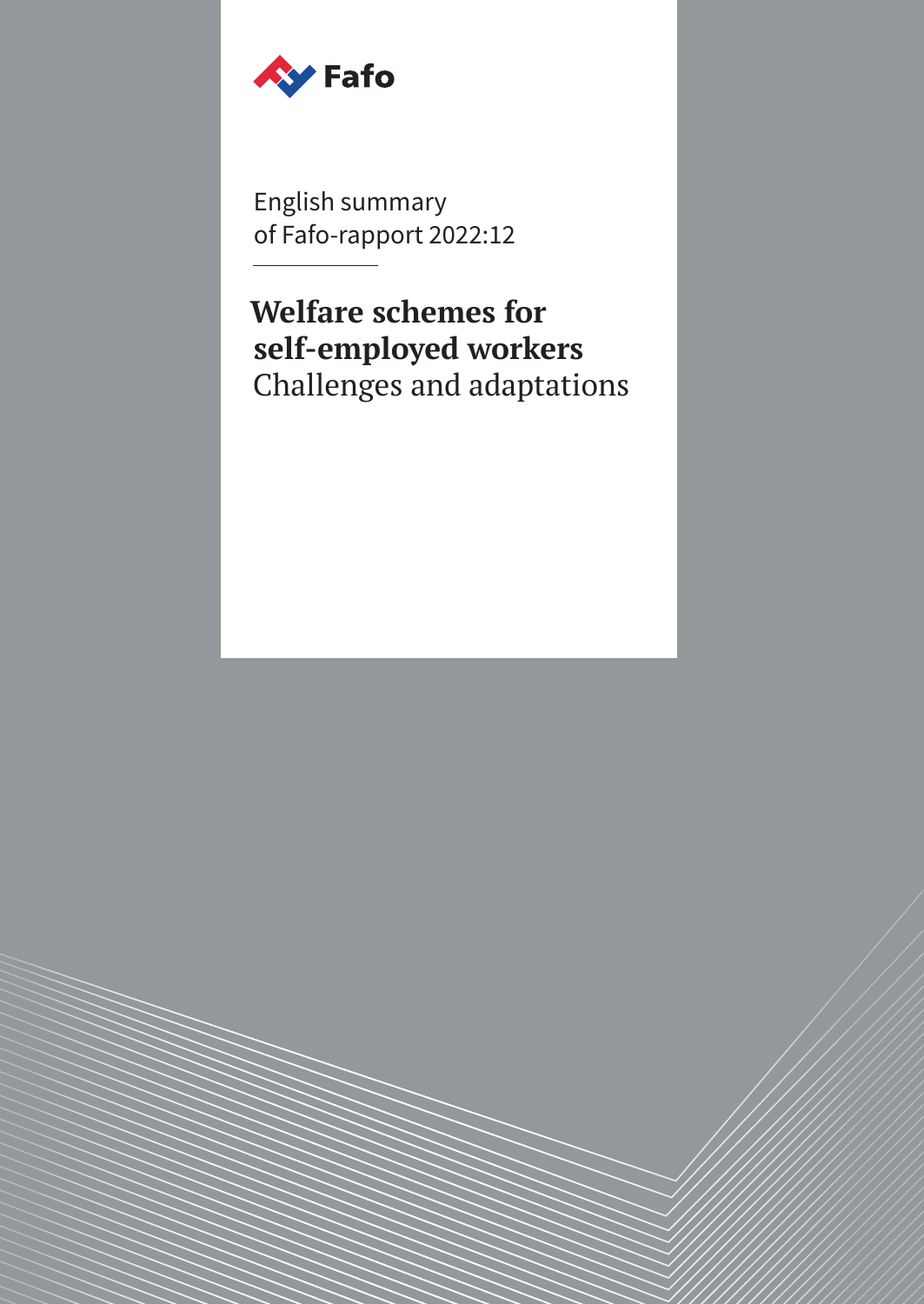The welfare schemes for self-employed workers and freelancers differ in some respects from those of employees. This means that in particular self-employed workers on low incomes are less secure than employees in periods with no income, be it due to illness, unemployment or retirement. In this report we examine the challenges that this group faces with regard to current welfare schemes and discuss possible measures to improve their situation. We also investigate the trend in the number of self-employed in various industries and their characteristics, including their income and the stability of their status as self-employed. The report draws on registry-based statistics, a desk study and interviews with self-employed workers, freelancers and advisors.

Chapter 3 shows that the self-employed share many characteristics with employees within their industry, but tend to be older on average. This indicates that those establishing themselves as self-employed tend to do so after working for some time in the occupation/industry. There are clear variations in income levels between different groups of self-employed workers. Those in the private service industry and personal services (cleaning, hairdressing, beauty care) or in the art, culture and creative sector earn on average fairly little, in the sense that they earn less from their business activities than other self-employed persons. This applies also when we look at occupational income as a whole and at gross income. It is therefore reasonable to assume that in these industries we might find a large group of people who will have difficulty in setting aside funds for a buffer, alternatively for additional social insurance or in a pension savings account. In the transport industry, with the exception of taxi services and road haulage, the picture is more varied. This group as a whole, which also includes courier services, does not significantly differ from the average for all self-employed. However, this is a complex group, in which many combine self-employment and regular employment, and a fairly high proportion transitions to regular paid employment. It is not unusual for self-employed workers to combine business and wage incomes. However, only a relatively small proportion maintain significant wage incomes over time. The proportion is highest in the art and culture industry, but even here, those who earn combination incomes of any significance are in a minority. Those who stay in the industry over time are less likely to combine business and wage incomes.

> English summary of Fafo-rapport 2022:12 Velferdsordninger for selvstendig næringsdrivende Kristin Alsos, Kristine Nergaard and Sondre Thorbjørnsen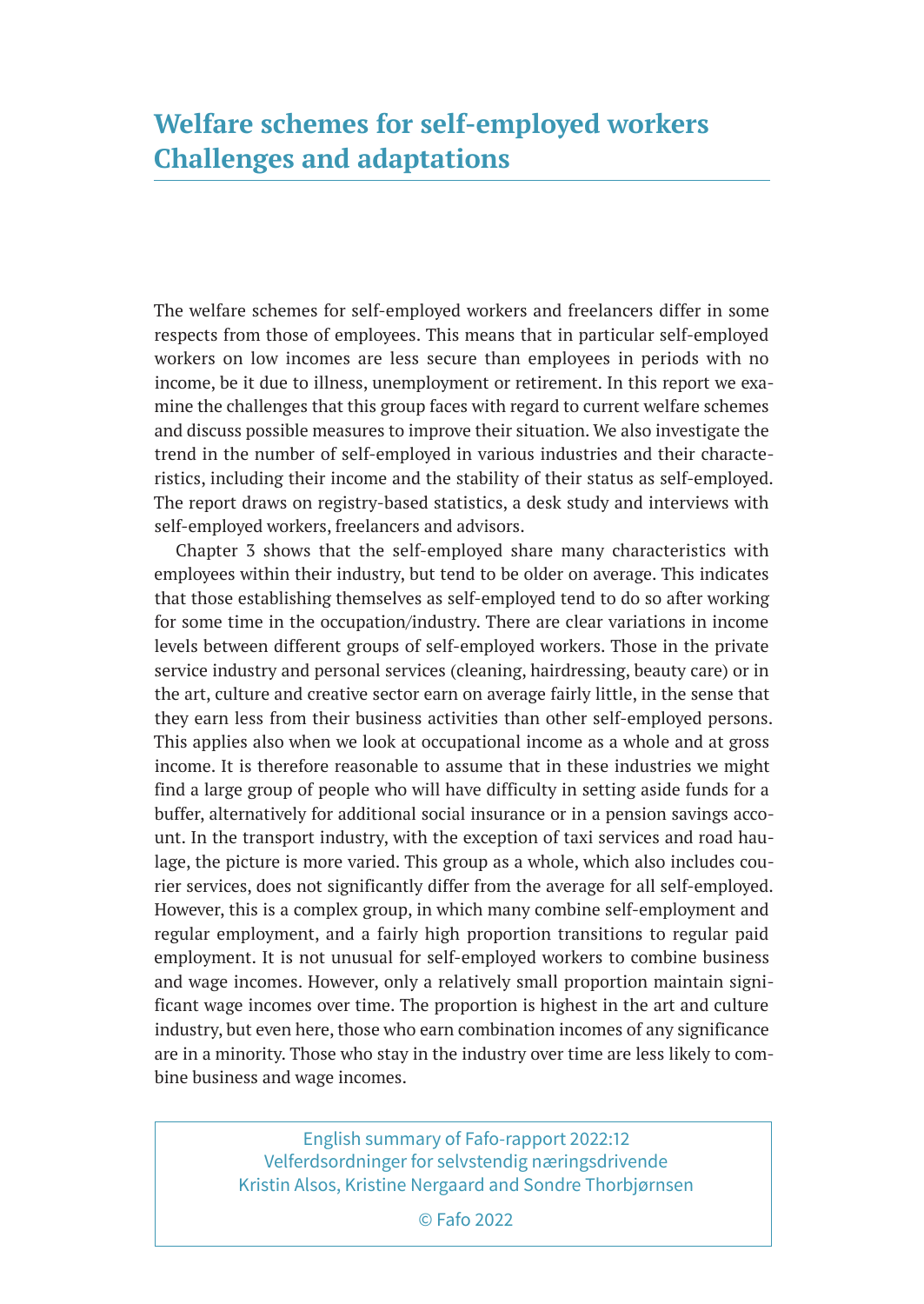Adaptation of welfare schemes to individual groups needs to relate to the welfare system in which they will be included. In Chapter 4, we discuss the existing schemes for pensions, unemployment benefit and sickness benefit for self-employed workers, and we have also examined the structure of these schemes in the other Nordic countries. In general, we can distinguish between mandatory and voluntary schemes, where Finland and to some extent also Iceland have chosen mandatory solutions, while Norway, Sweden and Denmark have voluntary schemes. The nuances in the voluntary schemes consist in their structure and the choices offered. A challenge associated with voluntary options is that from the perspective of the self-employed person, making use of them is not necessarily a real choice. With a low income, the proportion that can be set aside for making 'sensible choices' will be lower, and the real freedom of choice is reduced.

In Chapter 5 we identify the greatest challenges that self-employed workers and freelancers face when it comes to income security. Low income is a fundamental problem and explains why so few in this group save for a retirement plan or buy insurance that can cover loss of income in periods of illness or unemployment. The taxation system also plays a role. In particular, the different way in which the tax allowance is calculated for self-employed and employed workers is pointed out as a problem. While employees are granted a standard allowance, the self-employed deduct their expenses from their business incomes. This deduction can be smaller than the standard allowance, and it also lowers the pensionable income. Our informants were also concerned with the choice of single proprietorship versus limited company as the form of business organisation, and some argued that the difference between the organisational forms was excessive for those whose incomes vary greatly from one year to the next. The question is whether solutions can be identified to even out the tax implications of fluctuating incomes.

In this chapter we also examine challenges associated with various welfare benefits. In general, self-employed workers have poorer coverage under the national insurance system when it comes to sickness benefit, but they can buy insurance that guarantees payments equal to those for employees. Self-employed workers with low incomes may have problems in prioritising such insurance premiums. Advisors and self-employed workers also note that units in the Norwegian Labour and Welfare Agency (NAV) may have little knowledge about self-employed workers or people with combination incomes, meaning that responses from the units may vary. Moreover, those who have worked for many different clients may have difficulty in obtaining all the necessary documentation.

Unemployment benefit is granted only to employees and freelancers, and not to self-employed workers. Their ability to cope with brief periods with no income may vary, but most of the self-employed workers whom we have interviewed report to be able to make ends meet. The lockdown caused by the COVID-

> English summary of Fafo-rapport 2022:12 Velferdsordninger for selvstendig næringsdrivende Kristin Alsos, Kristine Nergaard and Sondre Thorbjørnsen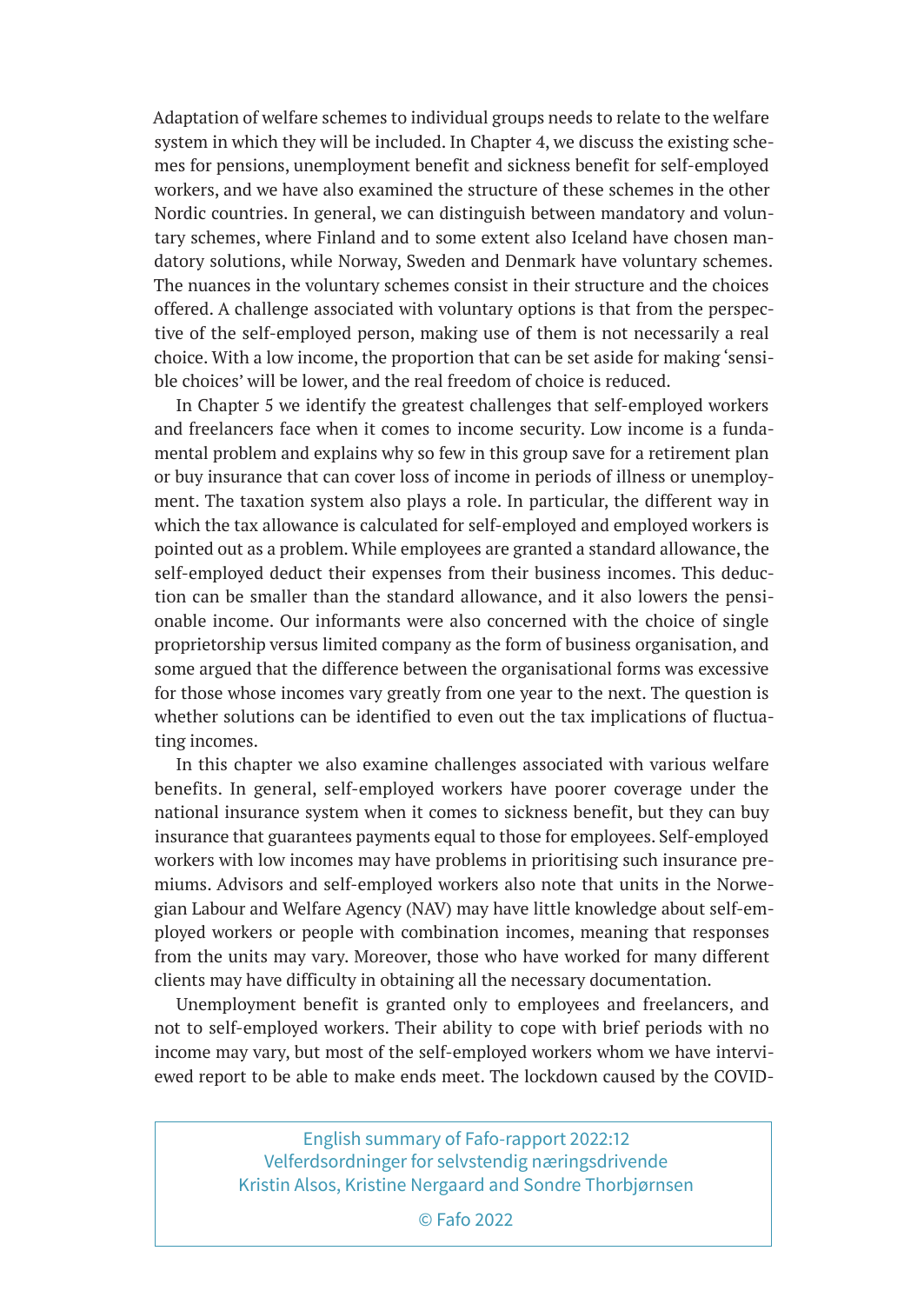19 pandemic in March 2020 was particularly problematic. The compensation scheme helped some more than others, and normally no such scheme is available. However, some informants clearly state that the ability to secure enough assignments to earn a sufficient income is a precondition for being self-employed.

Our informants highlight pensions as their greatest problem. Few of the selfemployed and freelancers in the lowest income brackets have established a pension plan, and they often have little knowledge about what pension payments they can expect from the national insurance system. A further problem for selfemployed workers is that saving for a retirement pension will reduce the pensionable earnings in the national insurance system as well as the life-long pension for those with the lowest incomes. For these workers the alternative is to buy individual pension insurance, but this scheme allows only a maximum contribution of NOK 15 000 (approx. 1 500 euro) per year.

The informants have differing opinions as to whether the welfare schemes for self-employed workers and freelancers should be mandatory or voluntary, and whether they should be universal or targeted. Mandatory schemes can be funded by a tax imposed on the self-employed or by a client tax imposed on clients. Some are concerned that increased taxes will drive down their fees, while others believe that this can gradually be worked out. Voluntary schemes can be designed in a variety of ways, but it is hard to know how strong the incentives need to be in order to increase their uptake among self-employed workers from the current level. Other types of schemes might also improve the situation for the self-employed, and the need for measures to improve knowledge about the various schemes and regulations both in NAV and among the self-employed themselves is pointed out.

In Chapter 6 we discuss how the schemes designed to ensure pensions and incomes in non-working periods can be improved for self-employed workers and freelancers, and we point out that there is no single solution to resolve the challenges that this group faces. Finally, we outline some possible roads ahead.

- We consider that two areas in particular stand out as problematic: income security during long-term illness and retirement pensions. Further work should therefore include these two as a minimum.
- The schemes for employees are funded by the employer and employee jointly. Improving the schemes for self-employed workers will also require the selfemployed to take responsibility for funding, thus to ensure a balance between the funding arrangements for different groups.
- Mandatory rather than voluntary schemes appear to be best suited for solving the problem of income security for self-employed workers and freelancers. There is little reason to believe that the majority in this group will join voluntary schemes, unless their income level changes drastically from the current

English summary of Fafo-rapport 2022:12 Velferdsordninger for selvstendig næringsdrivende Kristin Alsos, Kristine Nergaard and Sondre Thorbjørnsen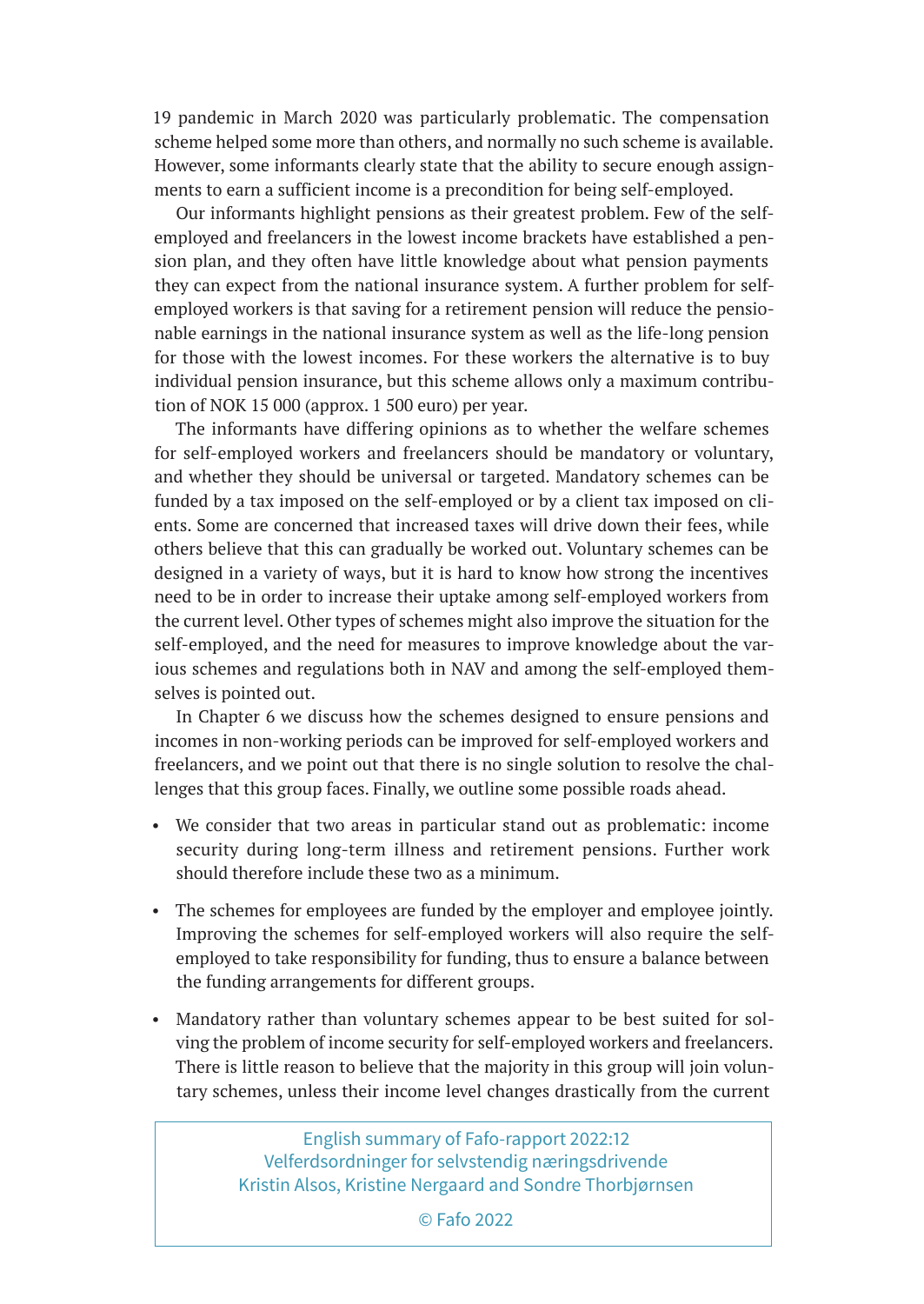level. A mandatory scheme will mean that a certain proportion of the incomes from self-employment or freelance work will have to be set aside to pay for the scheme. This will reduce the freedom of the self-employed to invest this income in their business, and may also reduce the income needed for subsistence. If such a scheme is universally applied, one possible consequence will be a general increase in remuneration levels, so that the income from self-employment in practice will not decline. In this context, it will be interesting to examine the mandatory scheme in Finland to identify its impact on the self-employed. Alternatively, a mandatory employer's contribution could represent a solution that ensures funding of the schemes, while also making the reason for the price markup visible to clients.

- If mandatory schemes are to be introduced, it should also be considered whether they should be applied universally or restricted to specific groups. A challenge associated with restricting them is that they might lead to adaptation or circumvention to enter or leave the scheme. A possible distinction can be drawn between self-employed workers who deliver goods and those who deliver services. Those who deliver goods will be better able to maintain their income in periods without work, while this will be harder for those who deliver services.
- Pensions for self-employed workers with incomes below 7.1 times the basic amount in the national insurance scheme ( approx. NOK 755 000 in 2021) presents a special problem, due to the connection between the pension system and the taxation system. To solve this problem, a more detailed study will be required. As of today, neither saving in an income-based pension scheme, nor an individual pension savings plan represents a good alternative for lowincome self-employed workers. This problem is in many ways linked to the pension reform, which gave employers a wider responsibility for pension schemes for private-sector employees. This is a conundrum that needs to be solved to prevent self-employed workers in this group from ending up with a minimum pension. Changes to both the taxation and benefits systems could be considered, ranging from the introduction of a standard tax allowance for self-employed workers or establishment of a separate pension scheme for this group. As shown by this report, there is little information available on the scope of pension savings among the self-employed, and this ought to be identified.
- Having an individual pension savings account means that pension contributions from multiple employers can be kept in a single account, but this seems less feasible for those who earn combination incomes and have no permanent employment. The possibility of combining payments from different pension

English summary of Fafo-rapport 2022:12 Velferdsordninger for selvstendig næringsdrivende Kristin Alsos, Kristine Nergaard and Sondre Thorbjørnsen